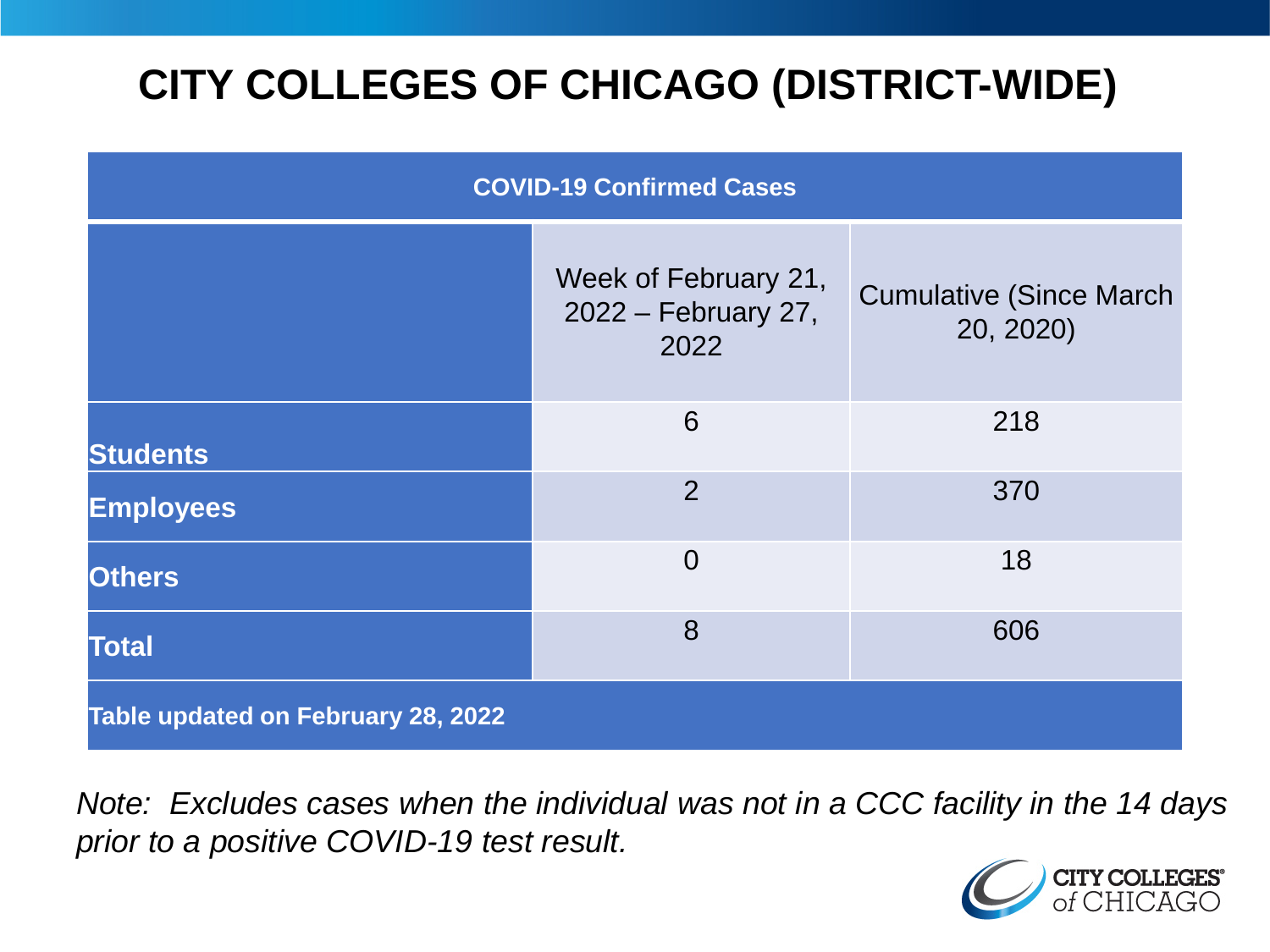## **DALEY COLLEGE**

| <b>COVID-19 Confirmed Cases</b>    |                                                     |                                              |
|------------------------------------|-----------------------------------------------------|----------------------------------------------|
|                                    | Week of February 21,<br>2022 – February 27,<br>2022 | <b>Cumulative (Since March)</b><br>20, 2020) |
| <b>Students</b>                    | 1                                                   | 19                                           |
| <b>Employees</b>                   | $\overline{0}$                                      | 44                                           |
| <b>Others</b>                      | $\overline{0}$                                      | 3                                            |
| <b>Total</b>                       | 1                                                   | 66                                           |
| Table updated on February 28, 2022 |                                                     |                                              |

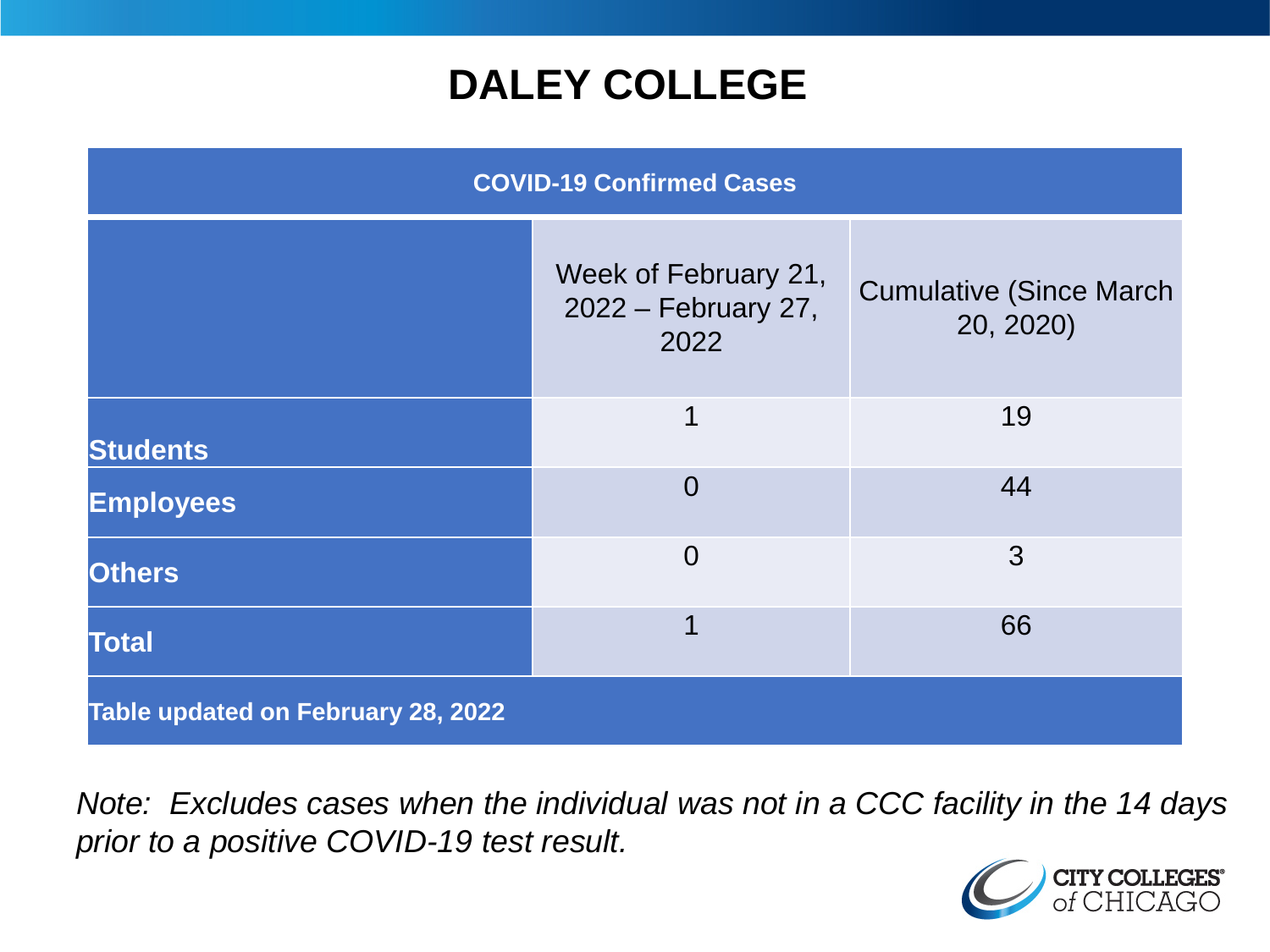## **HAROLD WASHINGTON COLLEGE**

| <b>COVID-19 Confirmed Cases</b>    |                                                     |                                              |
|------------------------------------|-----------------------------------------------------|----------------------------------------------|
|                                    | Week of February 21,<br>2022 – February 27,<br>2022 | <b>Cumulative (Since March)</b><br>20, 2020) |
| <b>Students</b>                    | $\overline{0}$                                      | 32                                           |
| <b>Employees</b>                   | $\Omega$                                            | 35                                           |
| <b>Others</b>                      | $\overline{0}$                                      | 2                                            |
| <b>Total</b>                       | $\Omega$                                            | 69                                           |
| Table updated on February 28, 2022 |                                                     |                                              |

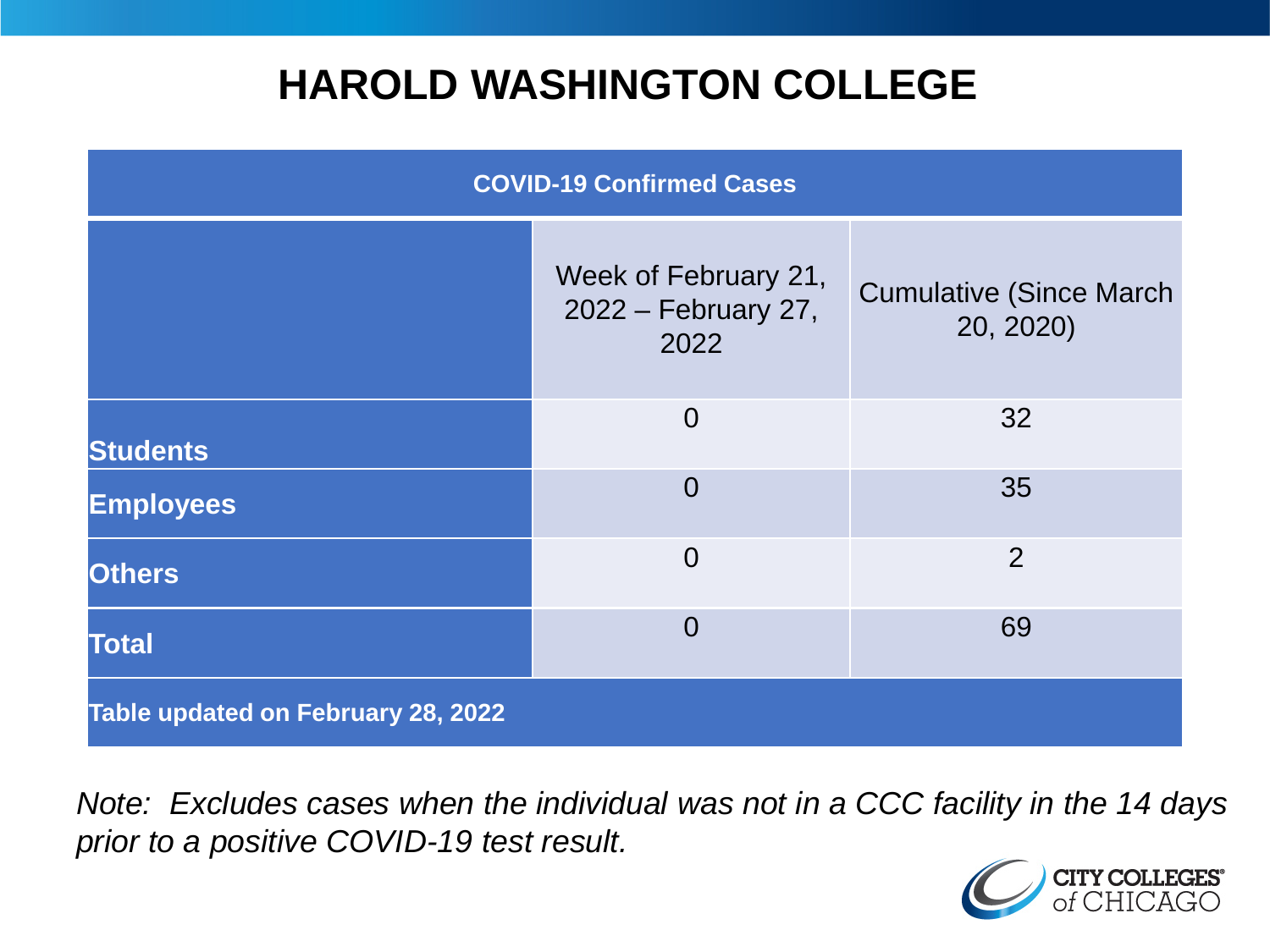## **KENNEDY-KING COLLEGE**

| <b>COVID-19 Confirmed Cases</b>    |                                                     |                                              |
|------------------------------------|-----------------------------------------------------|----------------------------------------------|
|                                    | Week of February 21,<br>2022 – February 27,<br>2022 | <b>Cumulative (Since March)</b><br>20, 2020) |
| <b>Students</b>                    | $\overline{0}$                                      | 12                                           |
| <b>Employees</b>                   | $\overline{0}$                                      | 63                                           |
| <b>Others</b>                      | $\overline{0}$                                      | 2                                            |
| <b>Total</b>                       | $\overline{0}$                                      | 77                                           |
| Table updated on February 28, 2022 |                                                     |                                              |

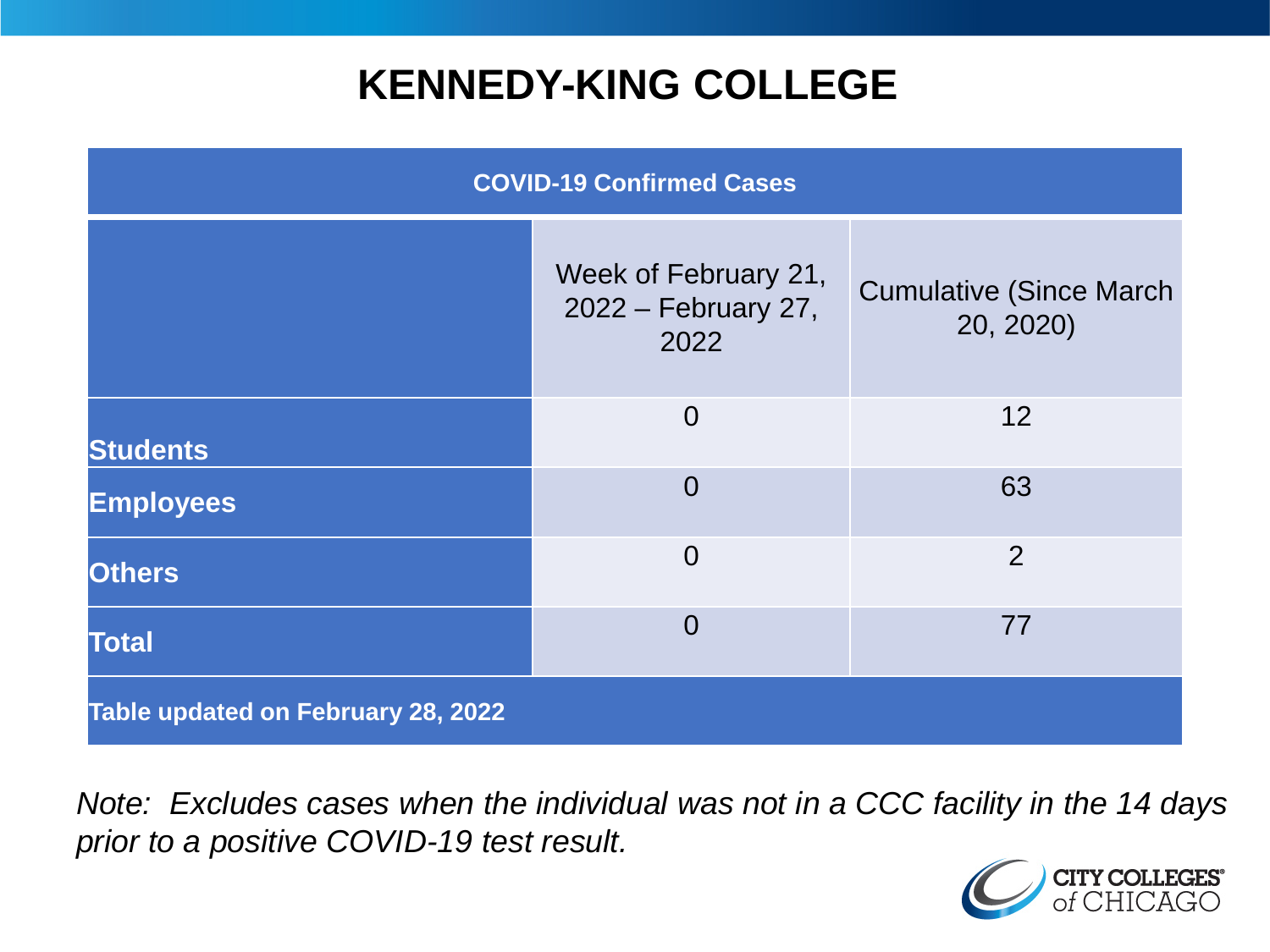# **MALCOLM X COLLEGE**

| <b>COVID-19 Confirmed Cases</b>    |                                                     |                                              |
|------------------------------------|-----------------------------------------------------|----------------------------------------------|
|                                    | Week of February 21,<br>2022 – February 27,<br>2022 | <b>Cumulative (Since March)</b><br>20, 2020) |
| <b>Students</b>                    | 1                                                   | 74                                           |
| <b>Employees</b>                   | $\Omega$                                            | 69                                           |
| <b>Others</b>                      | $\overline{0}$                                      | 3                                            |
| <b>Total</b>                       | 1                                                   | 146                                          |
| Table updated on February 28, 2022 |                                                     |                                              |

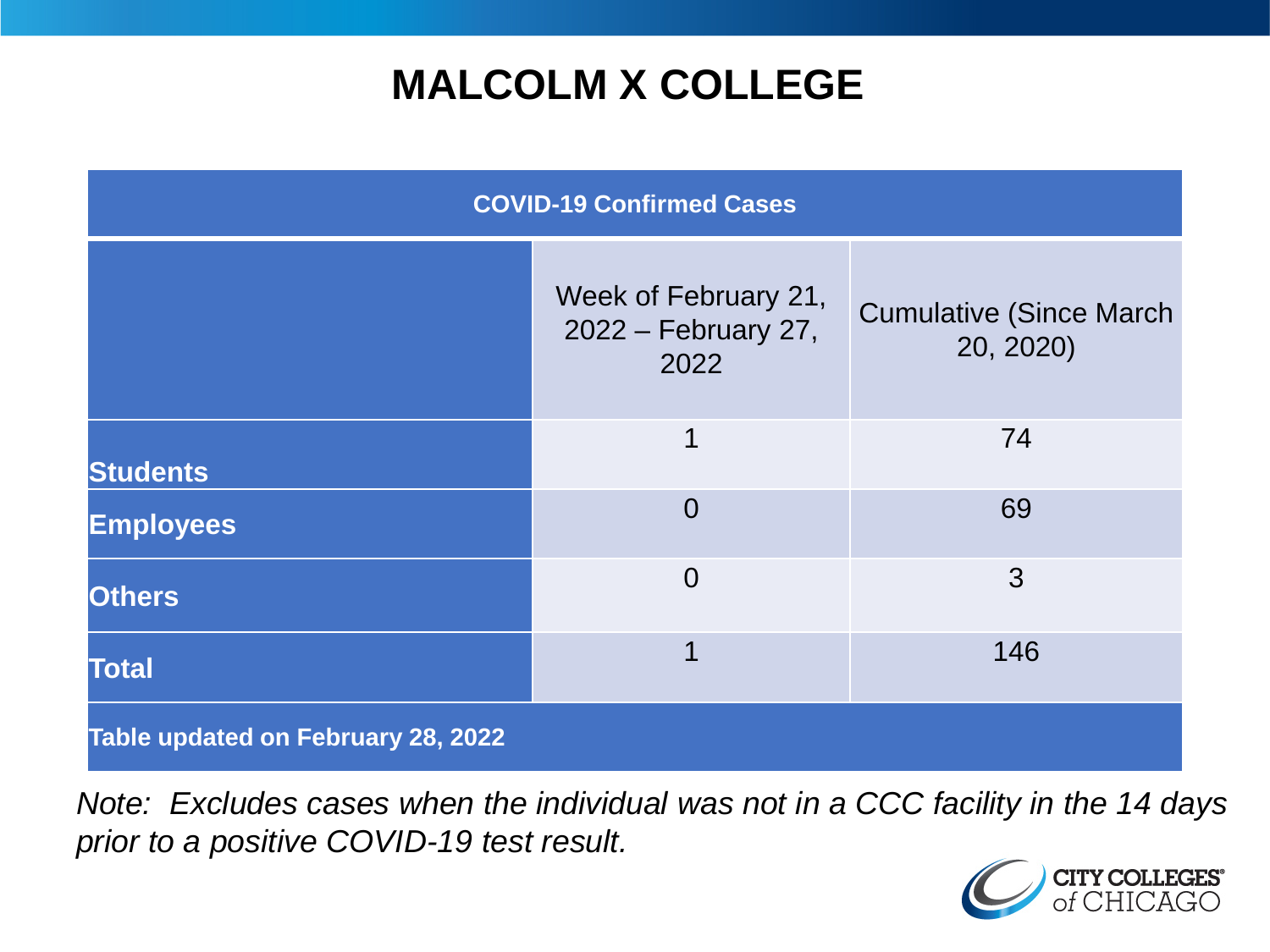# **OLIVE-HARVEY COLLEGE**

| <b>COVID-19 Confirmed Cases</b>    |                                                     |                                              |
|------------------------------------|-----------------------------------------------------|----------------------------------------------|
|                                    | Week of February 21,<br>2022 – February 27,<br>2022 | <b>Cumulative (Since March)</b><br>20, 2020) |
| <b>Students</b>                    | $\overline{0}$                                      | 13                                           |
| <b>Employees</b>                   | $\Omega$                                            | 50                                           |
| <b>Others</b>                      | $\overline{0}$                                      | $\overline{4}$                               |
| <b>Total</b>                       | $\Omega$                                            | 67                                           |
| Table updated on February 28, 2022 |                                                     |                                              |

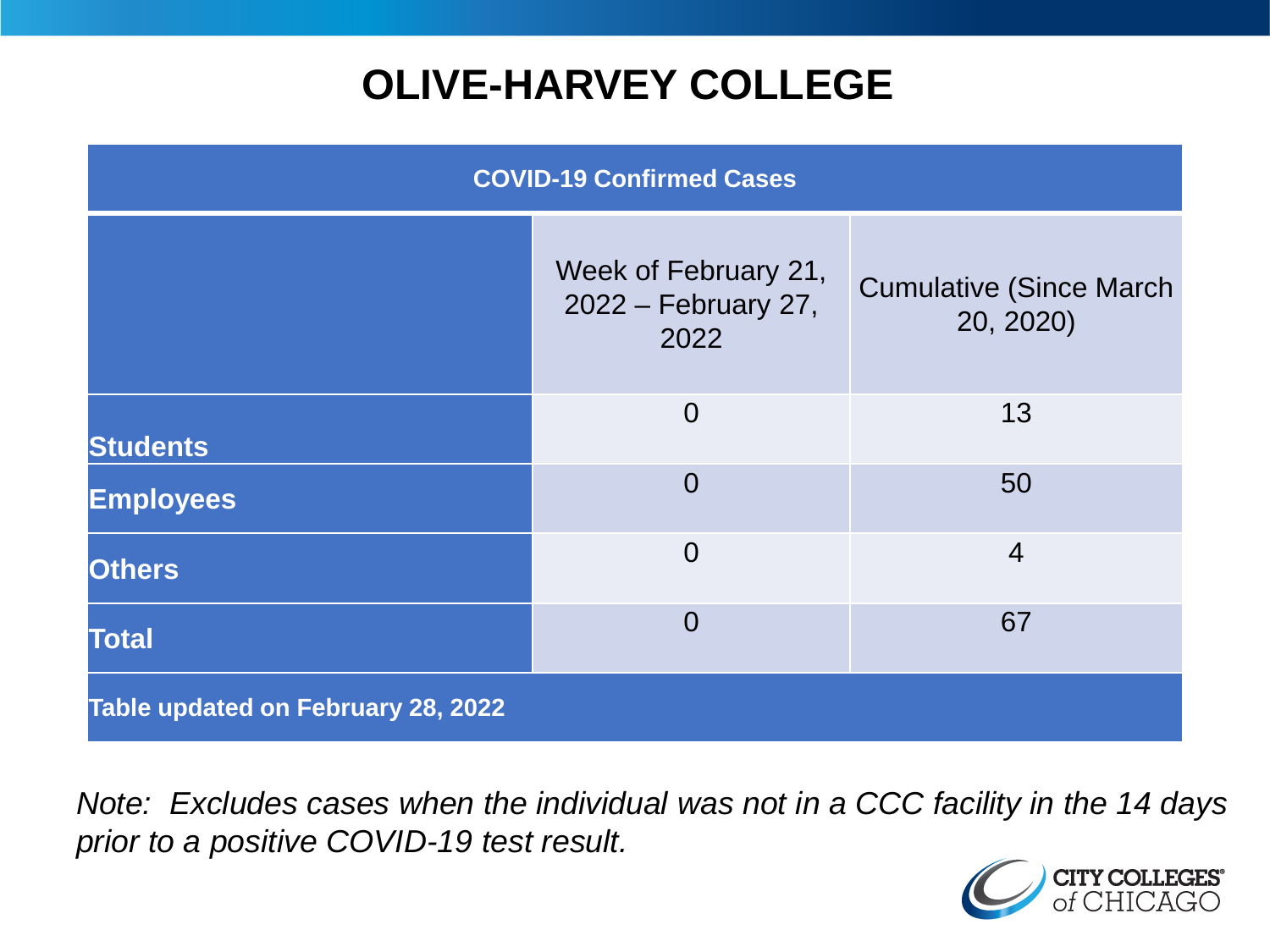## **TRUMAN COLLEGE**

| <b>COVID-19 Confirmed Cases</b>    |                                                     |                                              |
|------------------------------------|-----------------------------------------------------|----------------------------------------------|
|                                    | Week of February 21,<br>2022 – February 27,<br>2022 | <b>Cumulative (Since March)</b><br>20, 2020) |
| <b>Students</b>                    | 1                                                   | 30                                           |
| <b>Employees</b>                   | $\overline{0}$                                      | 58                                           |
| <b>Others</b>                      | $\overline{0}$                                      | $\Omega$                                     |
| <b>Total</b>                       | 1                                                   | 88                                           |
| Table updated on February 28, 2022 |                                                     |                                              |

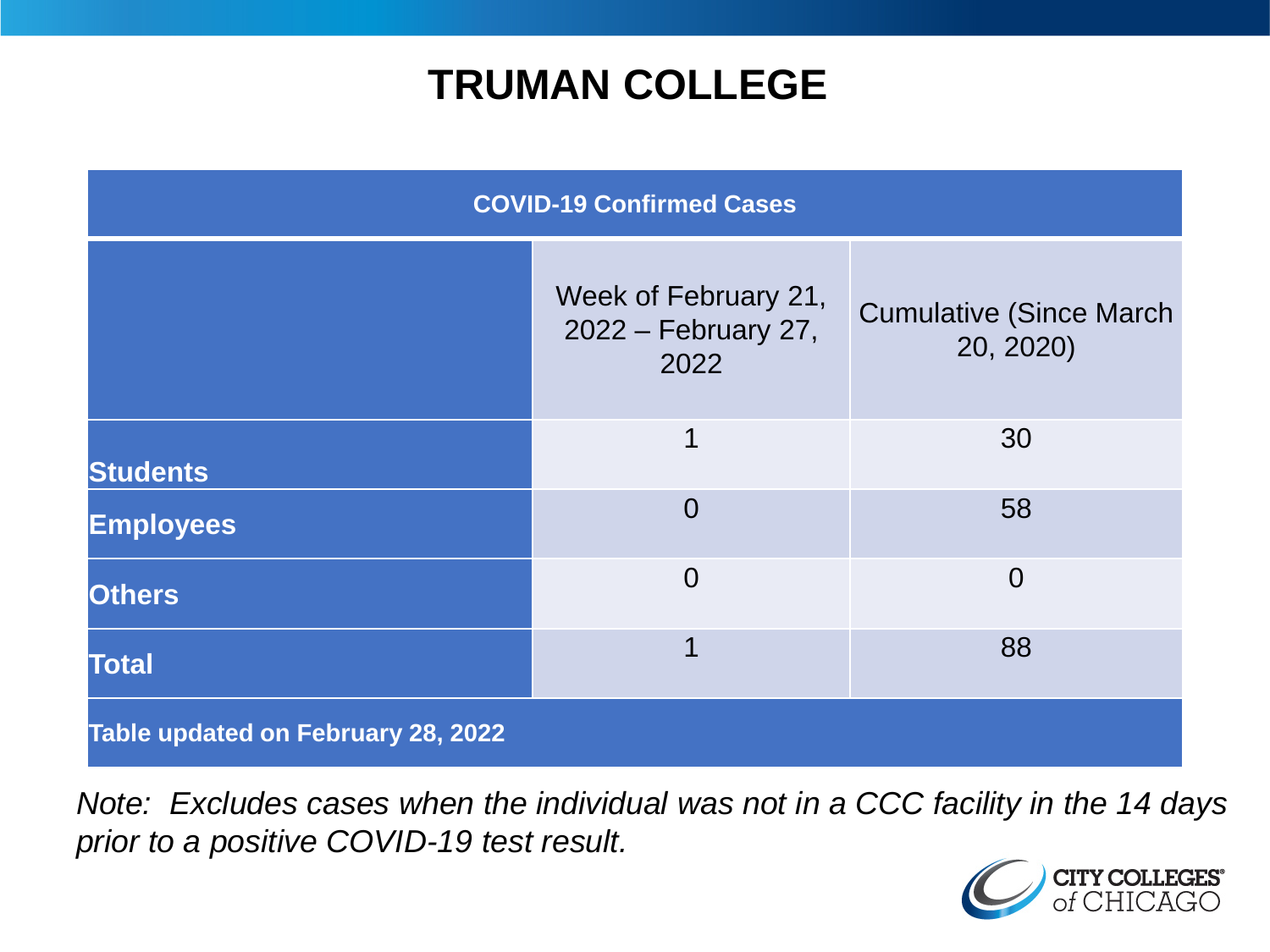## **WRIGHT COLLEGE**

| <b>COVID-19 Confirmed Cases</b>    |                                                     |                                              |
|------------------------------------|-----------------------------------------------------|----------------------------------------------|
|                                    | Week of February 21,<br>2022 – February 27,<br>2022 | <b>Cumulative (Since March)</b><br>20, 2020) |
| <b>Students</b>                    | 3                                                   | 38                                           |
| <b>Employees</b>                   | $\overline{2}$                                      | 43                                           |
| <b>Others</b>                      | $\overline{0}$                                      | $\overline{2}$                               |
| <b>Total</b>                       | 5                                                   | 83                                           |
| Table updated on February 28, 2022 |                                                     |                                              |

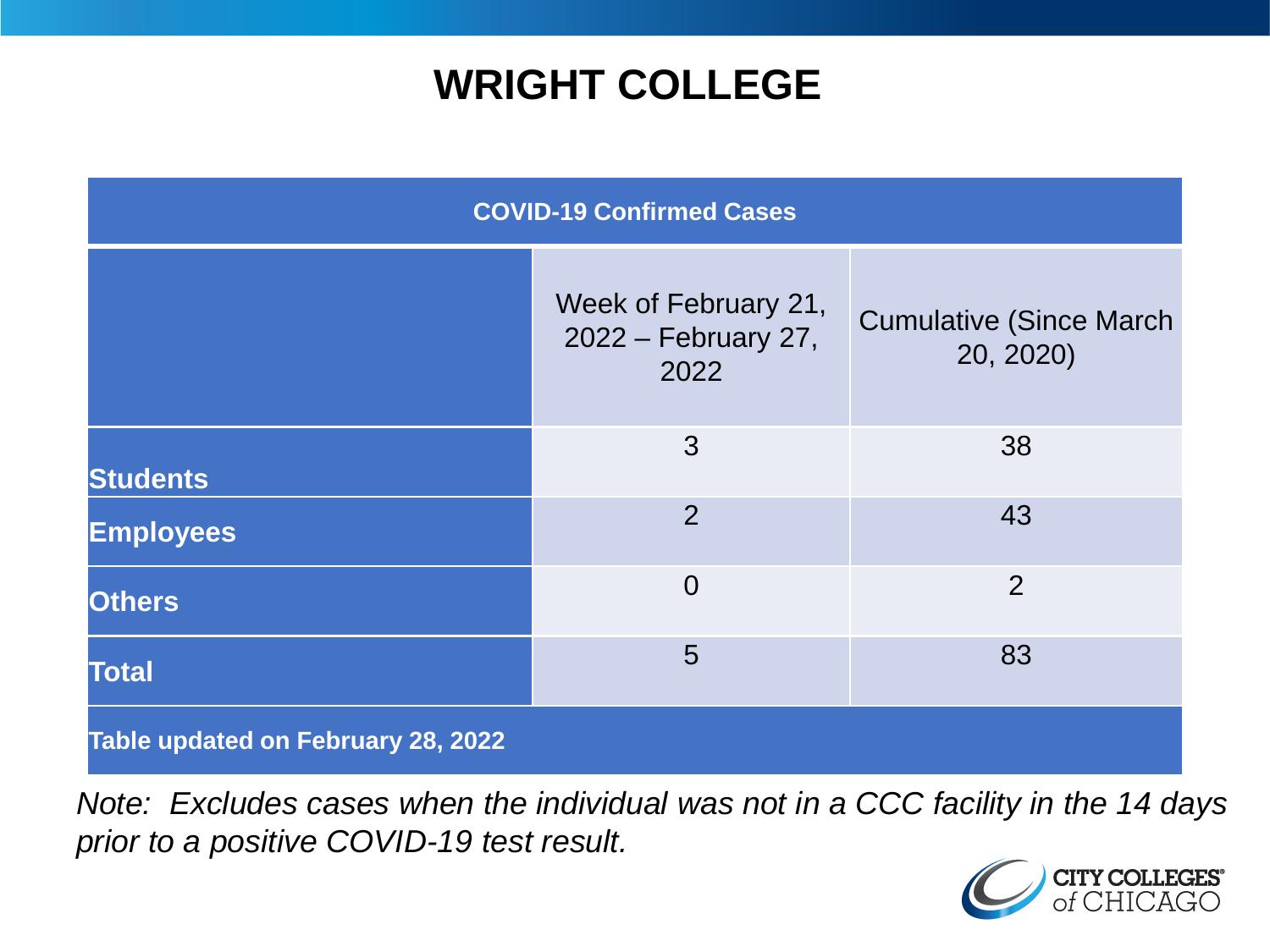#### **180 N. WABASH**

| <b>COVID-19 Confirmed Cases</b>    |                                                     |                                              |
|------------------------------------|-----------------------------------------------------|----------------------------------------------|
|                                    | Week of February 21,<br>2022 – February 27,<br>2022 | <b>Cumulative (Since March)</b><br>20, 2020) |
| <b>Students</b>                    | $\overline{0}$                                      | $\overline{0}$                               |
| <b>Employees</b>                   | $\overline{0}$                                      | 7                                            |
| <b>Others</b>                      | $\overline{0}$                                      | 2                                            |
| <b>Total</b>                       | $\overline{0}$                                      | 9                                            |
| Table updated on February 28, 2022 |                                                     |                                              |